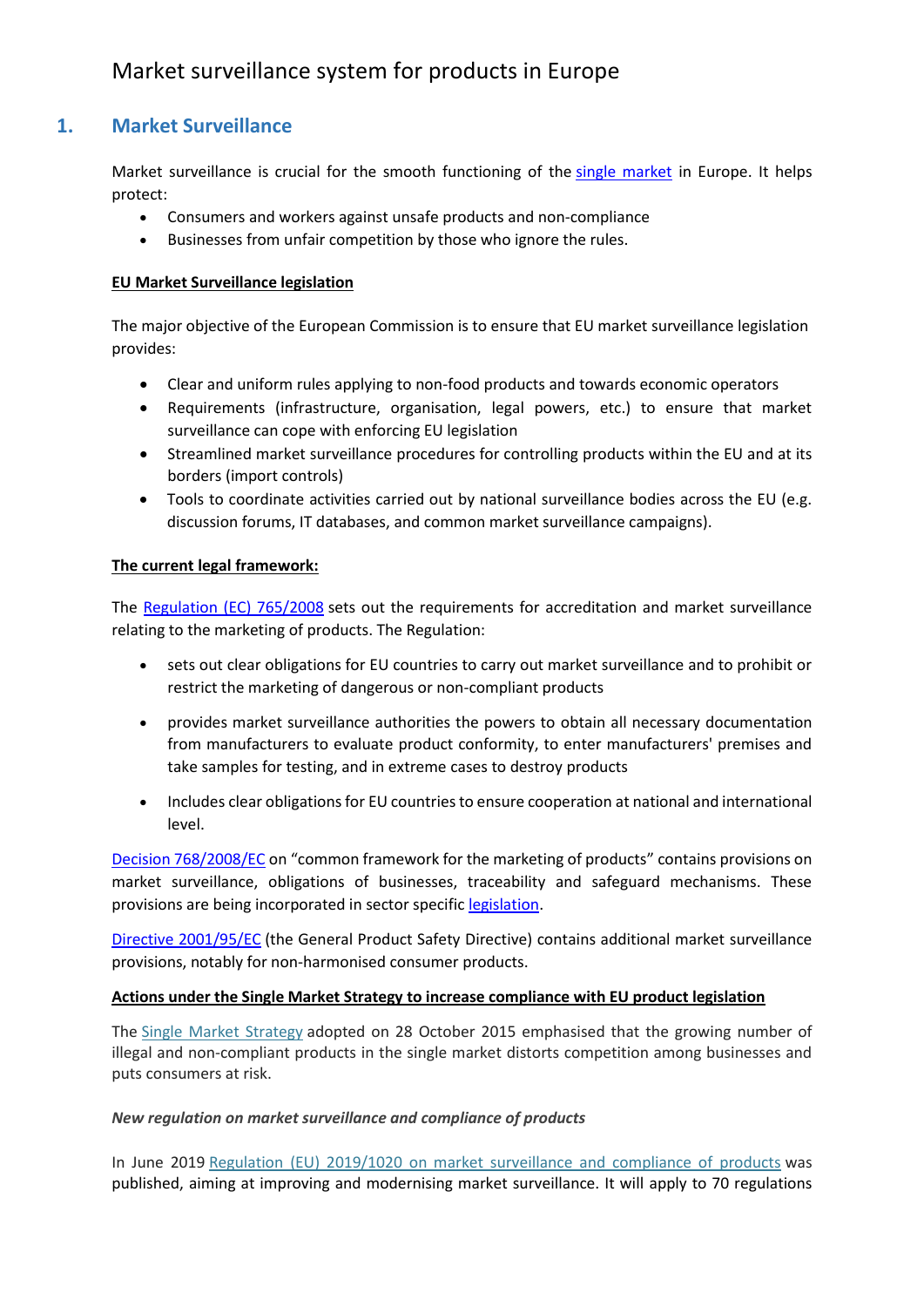and directives (listed in its Annex I) that harmonise at EU level requirements on non-food products to protect consumers, health and safety, the environment and other public interests. Regulation (EU) 2019/1020 will replace the market surveillance provisions of Regulation (EC) No 765/2008 as from 16 July 2021, and will improve them in particular by

- preventing non-compliance by providing information to businesses:
	- o Single Digital Gateway: product requirements and obligations derived from EU legislation
	- o National Product Contact Points: information on national transposition and implementation
- joint activities with businesses
	- o Raising awareness, providing guidance
	- $\circ$  Identifying non-compliance: results of joint activities may be used for investigations
	- providing more effective enforcement tools to address online sales
- improved cooperation: between EU countries, between market surveillance and customs authorities, and through an EU product compliance network

#### *Market surveillance of products sold online*

In July 2017, the Commission issued [guidelines](http://eur-lex.europa.eu/legal-content/EN/TXT/?qid=1503381110390&uri=CELEX%3A52017XC0801%2801%29) to help national market surveillance authorities better control products sold online. These guidelines clarify:

- that any product sold online in the EU has to comply with EU product legislation, even if the producer is based outside the EU
- the obligations of online marketplaces when authorities require them to remove dangerous products through the 'notice and action procedure', as defined in the [e-Commerce Directive](http://eur-lex.europa.eu/legal-content/EN/ALL/?uri=CELEX:32000L0031)
- the responsibility of all actors in the supply chain, including fulfilment service providers who receive the order, package and send the product

### **2. Implementation of market surveillance at national level**

European countries must ensure effective surveillance of their markets. They are required to guarantee that:

- products placed on the market are monitored
- the marking and documentation requirements have been respected
- products have been designed and manufactured in accordance with EU harmonisation requirements
- market surveillance authorities have the necessary powers, resources and knowledge to perform their functions
- procedures are put in place for following up complaints and monitoring accidents
- market surveillance programmes are established, implemented and periodically updated
- the functioning of surveillance activities is reviewed and assessed at least every four years

#### **List of national market surveillance authorities:**

Contact details of national authorities competent for market surveillance in different areas can be accessed by clicking on below hyperlinks:

- [List of national market surveillance authorities by sector](https://ec.europa.eu/docsroom/documents/29636)
- [List of national market surveillance authorities by EU country](https://ec.europa.eu/docsroom/documents/30766)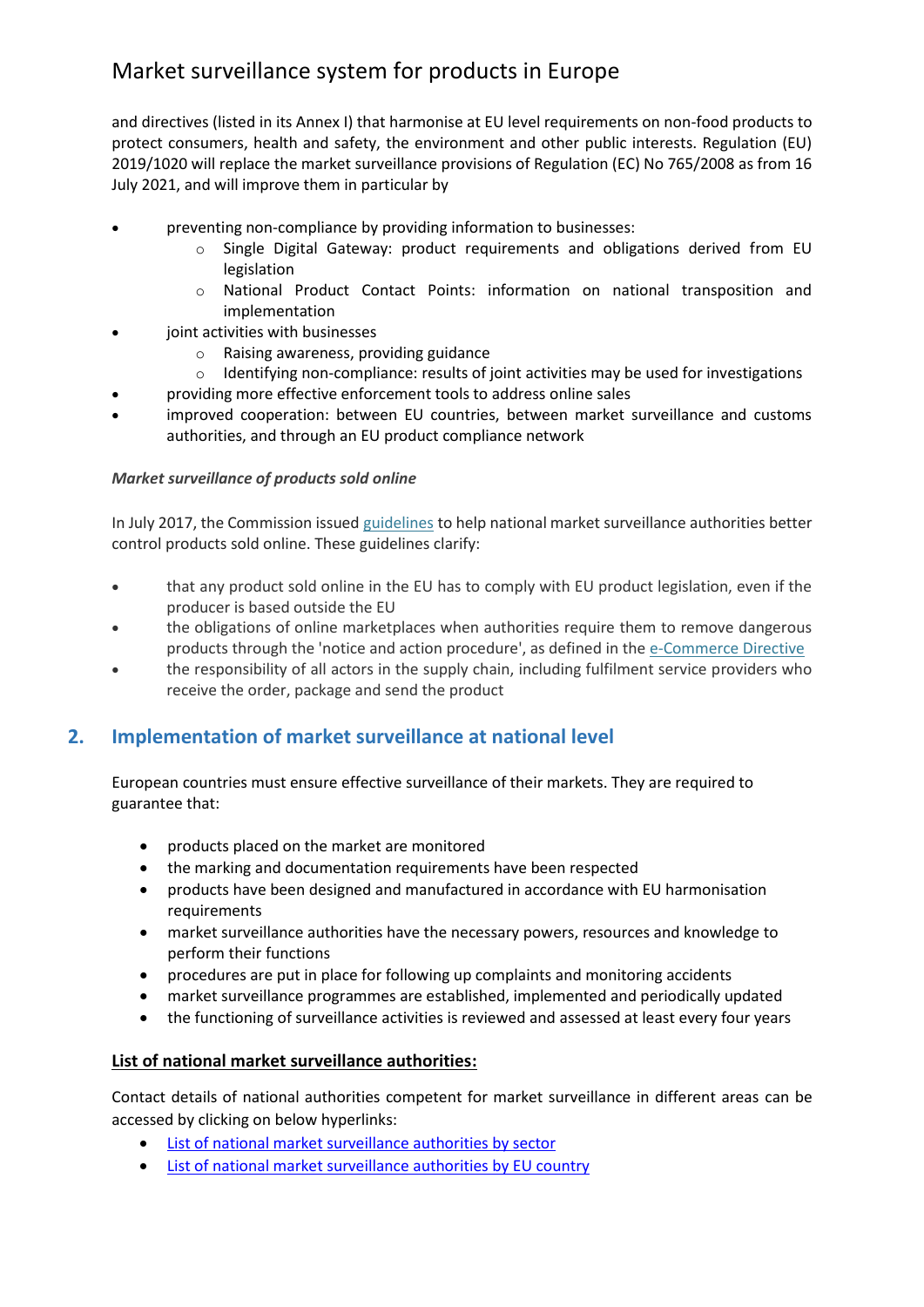### **Information exchange and cooperation at EU level:**

Effective cross-border cooperation between [market surveillance](https://ec.europa.eu/growth/single-market/goods/building-blocks/market-surveillance_en) authorities in different EU countries is essential to ensure efficient, comprehensive, and consistent market surveillance.

[Regulation \(EC\) 765/2008,](http://eur-lex.europa.eu/legal-content/EN/TXT/?uri=CELEX:32008R0765&locale=en) sector specific EU harmonisation legislation aligned to [Decision](http://eur-lex.europa.eu/legal-content/EN/TXT/?uri=CELEX:32008D0768&locale=en)  [768/2008/EC,](http://eur-lex.europa.eu/legal-content/EN/TXT/?uri=CELEX:32008D0768&locale=en) [Directive 2001/95/EC](http://eur-lex.europa.eu/legal-content/EN/TXT/?uri=CELEX:32001L0095&locale=en) and current administrative practice provide tools for the pooling of information and cooperation at EU level. They include:

- **Rapid Information System [\(RAPEX\)](https://ec.europa.eu/consumers/consumers_safety/safety_products/rapex/alerts/repository/content/pages/rapex/index_en.htm)** an alert system that facilitates the rapid exchange of information among EU countries and the European Commission.
- **General information support system** the **Information and Communication System on Market Surveillance (**[ICSMS\)](https://webgate.ec.europa.eu/icsms/) system for information exchange will include **best practices**, results of joint actions, details of non-compliant products and information on national market surveillance programmes.
- **Safeguard procedures** a safeguard procedure which obliges EU countries to communicate any measures they take which restrict the free movement of a product because it presents a risk or is otherwise non-compliant.
- **[Administrative Co-operation Groups \(AdCos\)](https://ec.europa.eu/growth/single-market/goods/building-blocks/market-surveillance/organisation/administrative-cooperation-groups_en)** the Commission facilitates discussions within AdCos composed of market surveillance experts. The purpose is to share information and cooperate on practical matters related to the implementation of EU laws.
- **Financing of [joint actions](https://ec.europa.eu/growth/contracts-grants/calls-for-proposals_en?field_section_tid=148&field_year_value_selective=All)** the Commission finances market surveillance activities jointly carried out by national authorities. The final report of the joint project for market surveillance in the field of measuring is published below under 'Support documents on market surveillance'.
- Regular contacts and policy discussions with national representatives in the [Expert Group on](http://ec.europa.eu/transparency/regexpert/index.cfm?do=groupDetail.groupDetail&groupID=2798)  [the Internal Market for Products](http://ec.europa.eu/transparency/regexpert/index.cfm?do=groupDetail.groupDetail&groupID=2798)

The purpose of cross-border cooperation is to make sure that EU product legislation can be effectively enforced across the Single Market, where goods can move freely from one country to another, despite the fact that the enforcement powers of individual authorities are limited by national boundaries. The need for cross-border cooperation among authorities across the EU can arise for virtually all products falling within the scope of EU harmonisation legislation, including goods supplied on-line. The typical case where cross-border cooperation may be needed is when the market surveillance authority of country A (MSA A) finds a non-compliant product made available by local distributor(s), but where the economic operator responsible for product conformity (i.e. EU importer or manufacturer) is based in country B. The assistance of the authority in country B (MSA B) is necessary to obtain information needed to complete the compliance evaluation carried out by the authority in country A (e.g.; when the economic operator does not reply to MSA A's request for documentation or when MSA A has difficulties in findings the contacts of the relevant economic operator). The legal basis for this type of mutual assistance is set out in Article 24 of Regulation (EC) 765/2008.

A further form of cross-border cooperation can be envisaged when authorities discuss corrective action with businesses. Here there is an increasing need for surveillance authorities to seek 'crossborder voluntary corrective action' from economic operators, i.e. voluntary measures aiming at correcting the noncompliance throughout the Single Market. When the economic operator accepts to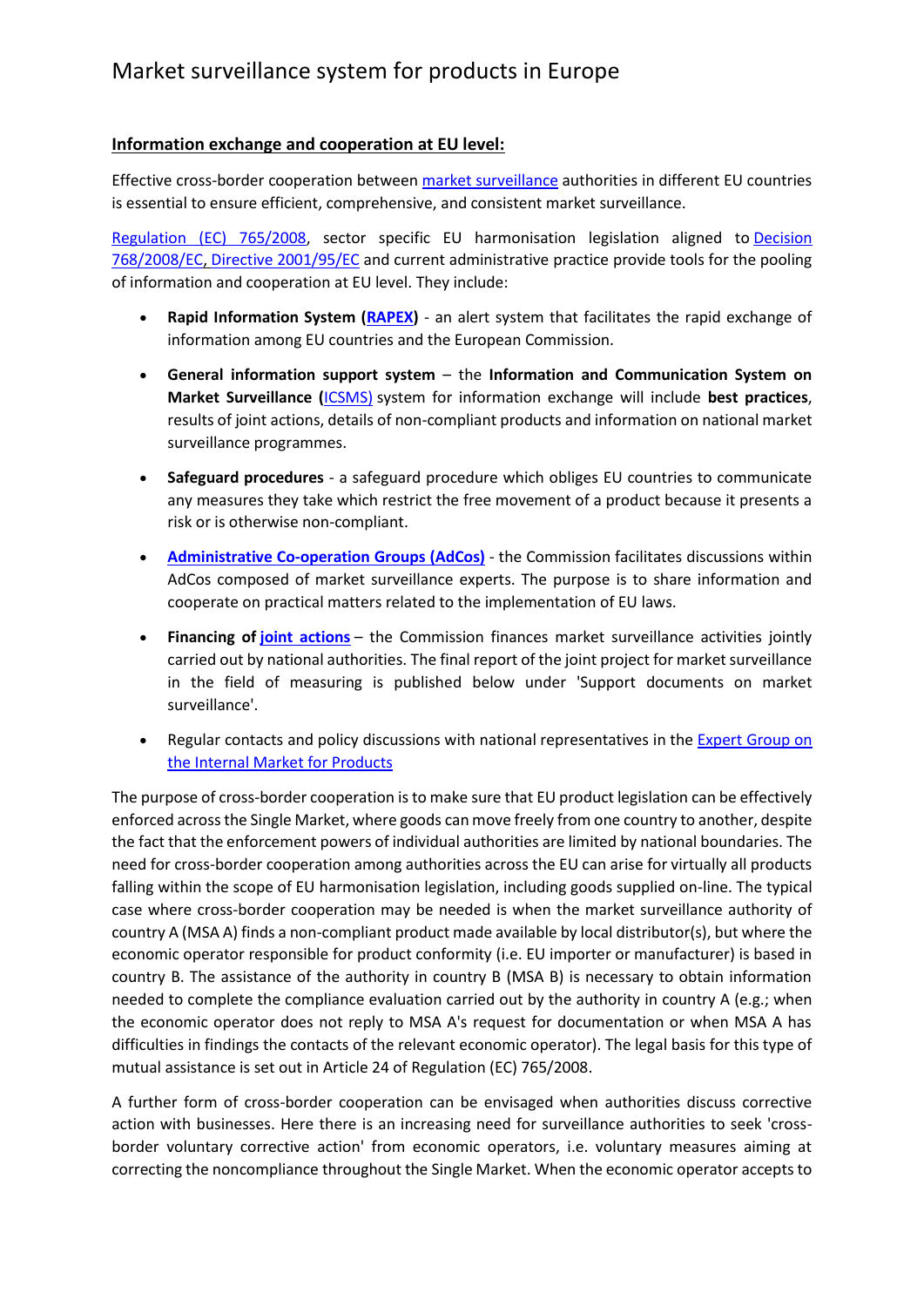take corrective action, the competent authorities of each Member State will nevertheless need to verify that this has actually taken place on their territory. Moreover, the procedure set out in Article R31 of Decision 768/2008 (and corresponding provisions included in 'aligned' legislation) already provides for cooperation between authorities in the Member States in so far as they are required to follow up compulsory restrictive measures adopted by MSA A to impose restrictive measures in their respective national territories. This further form of cross-border cooperation enables the enforcement of the initial measures across the Single Market. Follow up measures by the authority located in the same country of the economic operator (MSA B) will be particularly important in this regard.

**Responsibility for proceedings:** When MSA A requests the assistance of MSA B to obtain information necessary to complete its investigation, it keeps responsibility for proceedings, unless both authorities clearly agree among themselves to transfer such responsibility. Only in this latter case should the 'baton passing' functionality be used.

**Type of assistance**: When mutual assistance is requested, this should relate to tasks that MSA A cannot objectively fulfil due to lack of enforcement powers, unless otherwise agreed by the relevant authorities. MSA B is then expected to provide assistance. However, authorities should agree on what assistance (e.g. supply of information or documentation, carrying out investigations etc.), and how and when it will provided in order to fulfil the requirements of MSA's proceedings. Where there is a disagreement on the approach between MSAs, they could informally seek the advice of the ADCO (e.g. at meetings or simply via-email). If appropriate, for example where the disagreement relates to the interpretation of EU legislation, the Commission should be informed and could provide advice.

**[Click here](http://ec.europa.eu/DocsRoom/documents/17108/attachments/1/translations) for the guidance on cross-border cooperation among EU market surveillance authorities**

### **3. Risk Assessment**

According to the provisions of the EU legislation, the Market Surveillance Authority has to carry out a risk assessment (as part of the compliance assessment) as soon as a noncompliant product representing a risk to the health or safety of persons or to other aspects of public interest protection is identified. The Market Surveillance Authority must evaluate the nature and level of that risk and document the result. This is needed to determine the level of risk when notifications are made in both ICSMS and RAPEX where a category for risk must be reported.

The outcome of the risk assessment should determine the level of the risk and provide the relevant information for the Market Surveillance Authority to issue a proportionate measure when the Economic Operator fails to take appropriate action and decide whether a RAPEX procedure is needed.

[EU general risk assessment methodology](file:///C:/Users/NITIN/Downloads/EU%20general%20risk%20assessment%20methodology_for%20publication2%20(1).pdf) implements Article 20 of Regulation (EC) No 765/2008 and *intended to assist market surveillance authorities when they assess the compliance of products that are subject to Union harmonization legislation*. The methodology builds on the RAPEX Guidelines, developed within the framework of the Directive on General Product Safety (GPSD) and extends them in two respects:

- 1. to make sure that the broader categories of public risk protected under EU harmonization legislation can be taken into account;
- 2. to reflect the specific legal requirements on harmonised products.